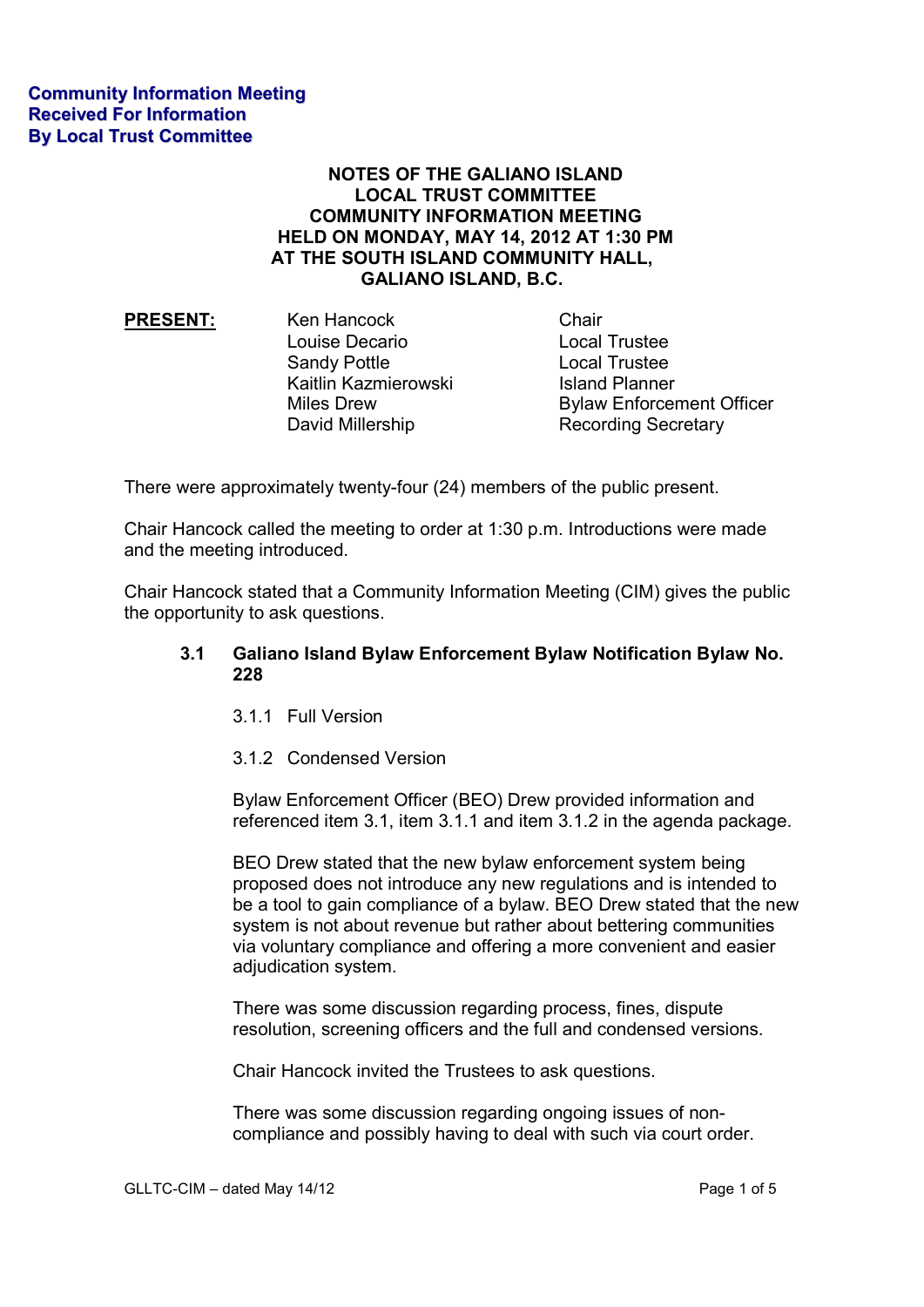Trustee Pottle asked if the Local Trust Committee (LTC) appoints a screening officer.

BEO Drew responded that the LTC can do so but would need to be decided and in order to avoid bias the Regional Planning Manager (RPM) would become involved.

Chair Hancock asked for more information regarding the background of the current system.

BEO Drew responded that the current system of enforcement is complaint(s) driven except when environmental (eg: seawalls), advertising or agency referral infractions are involved. He stated that the new system would be no different from the current one in terms of wanting compliance but in the face of non-compliance this new system aids as another tool to nudge the system along for the purpose of gaining compliance. BEO Drew stated that the new system has had positive results in the communities that have chosen to adopt it.

Chair Hancock invited the public to make comment.

**Roy Smith** stated concern with the way in which the contraventions and penalties were listed in the bylaw.

BEO Drew responded that Land Use Bylaws (LUBs) are designed by section number(s) and hence it makes sense and is simpler for the BEO to have the contraventions and penalties listed accordingly.

**Bill Russell** asked if complainants are and remain anonymous. Mr. Russell asked what happens in cases where BEO discretion/subjectivity is an issue (eg: infractions related to inadequate landscape screening) or whereby LUB wording is vague or not definite enough.

BEO Drew responded that the complainant's name is not revealed to the culprit but that complainants are also not anonymous in that a file is created when a complaint is made and the complainant asked to provide their name. BEO Drew stated that a complainant's name might be revealed if the enforcement process escalates and becomes lengthy. He stated that BEOs reference LUBs before any infractions are determined.

Trustee Decario responded that if an LUB is vague or needs further clarification then the BEO can let the LTC know so that the LTC can determine if the LUB's wording might need to be updated. She stated that the process does offer an opportunity for fluidity.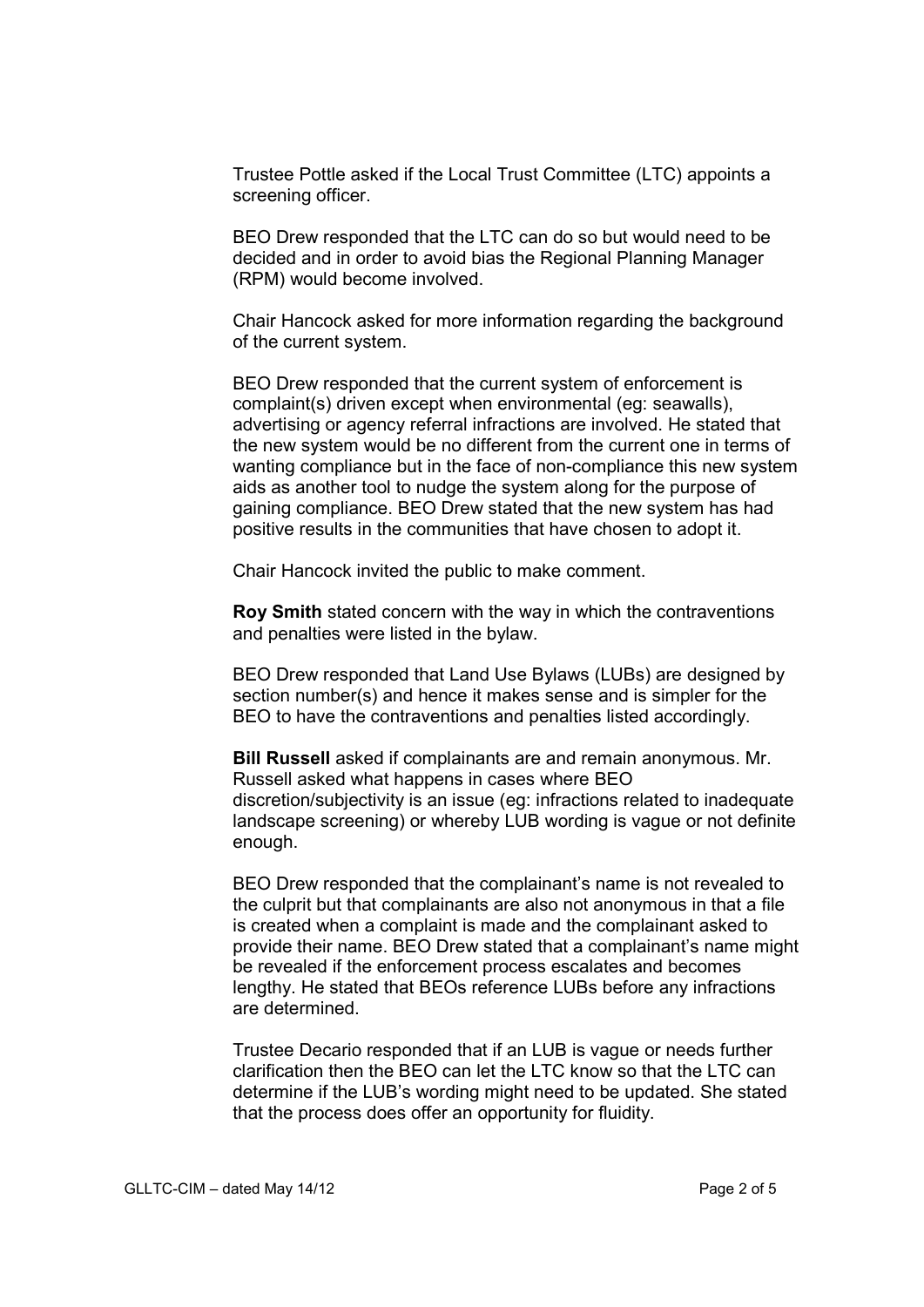**Gary Coward** asked what happens in cases involving people living on their land when they shouldn't be and whereby non-compliance is the community standard.

BEO Drew responded that ongoing issues of non-compliance would need to continue to be dealt with under the current system and would probably involve resolution via court proceedings.

**Justin Stephenson** asked if there is an opportunity for voluntary compliance before a fine is issued and also if there is an opportunity for ticket cancellation. He asked if it is correct that the LTC has the option rather than obligation to adopt the new bylaw enforcement system.

BEO Drew responded yes to all questions and stated that negotiating compliance is the objective of the new system so that tickets are not issued which subsequently need to be disputed or cancelled.

BEO Drew stated that process and punishment in relation to infraction would be more appropriate under the new system.

**Tom Hennessy** asked if the LTC is able to decide on level of compliance and whether or not a local person could be the bylaw enforcer.

Chair Hancock responded that the LTC could adopt enforcement policies but reality is that there are limited resources.

BEO Drew responded that if a local person were to be the bylaw enforcer then such person would need to be well versed in case law and bylaw interpretation.

**Tom Hennessy** stated support for a community vote if the bylaw enforcer were to be local. Mr. Hennessy asked what effect the new system might have on compliance of forest lot owners currently living illegally on their land(s).

BEO Drew responded that ongoing issues of non-compliance would need to continue to be dealt with under the current system and would probably involve resolution via court proceedings.

**Andrew Loveridge** stated concern that malicious complaints might increase under the new system.

BEO Drew responded that malicious complaints on Galiano are not generally a problem and that the system works/weeds such out because there has to be an actual valid bylaw infraction in order for a ticket to be issued.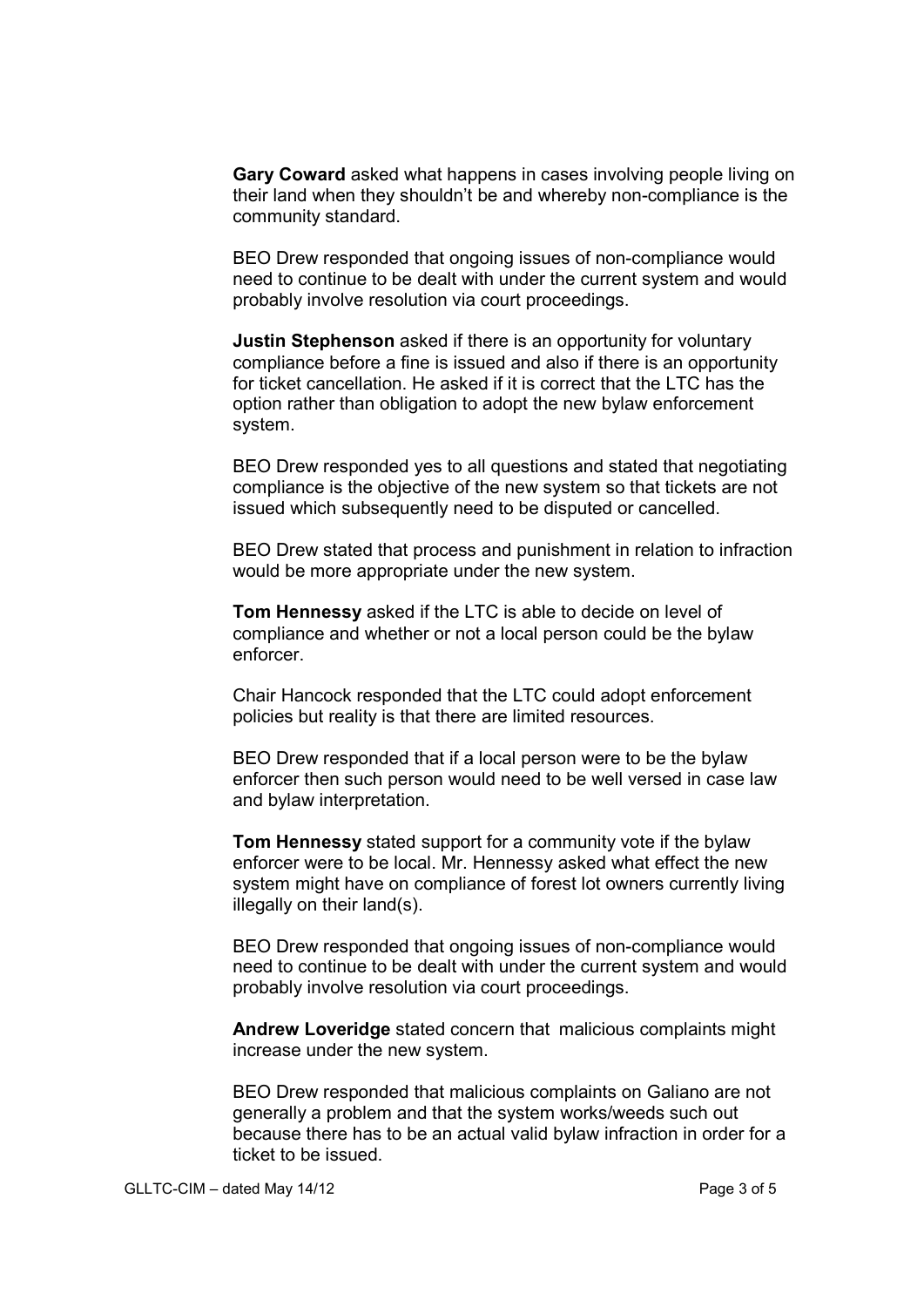BEO Drew stated that North Pender, Salt Spring, Mayne, Thetis and Gabriola islands have already adopted the new system and that South Pender will review and revisit the issue next year.

**Cathy Stephenson** asked how many complaints are made in relation to enforcement.

BEO Drew responded that compliance is generally achieved far more than enforcement is necessary and that such is a testament to the system. He stated that there have been some ongoing compliance issues relating to derelict cars.

**Robbie Preston** asked how an issue of non-compliance would be handled in cases whereby a local bylaw prevents something that is permitted federally. He asked if the full and condensed versions include prohibition of short-term vacation rentals (STVR's).

BEO Drew responded that he is not completely sure with regards to the first question but that provincial and federal authorities are usually only interested in enforcing major issues of non-compliance. He stated that with regards to STVR's, enforcement is based on what is permitted in particular zones and that in the case of an STVR operating in a residential zone which is not permitted a ticket might be issued. BEO Drew stated that issuing tickets/fines for STVR infractions does not necessarily motivate compliance for the reason that the fine would generally be far less than the potential income being generated for the homeowner via their STVR.

There was some discussion regarding STVR's.

Trustee Decario asked what happens when STVR owners pay the fine that has been issued but continue to operate in non-compliance.

BEO Drew responded that files are not closed until compliance is gained and that escalated action might include court proceedings for the purpose of issuing bigger fines and/or LTC injunctions.

**Ursula Deshield** asked what the North Pender community feedback has been so far regarding the new bylaw enforcement system.

BEO Drew responded that government has not yet solicited the North Pender community for feedback but that such will be initiated once the system has been in place for more time.

**Richard Dewinetz (address not stated)** asked if multiple tickets/compound fines could be issued in cases of ongoing non compliance.